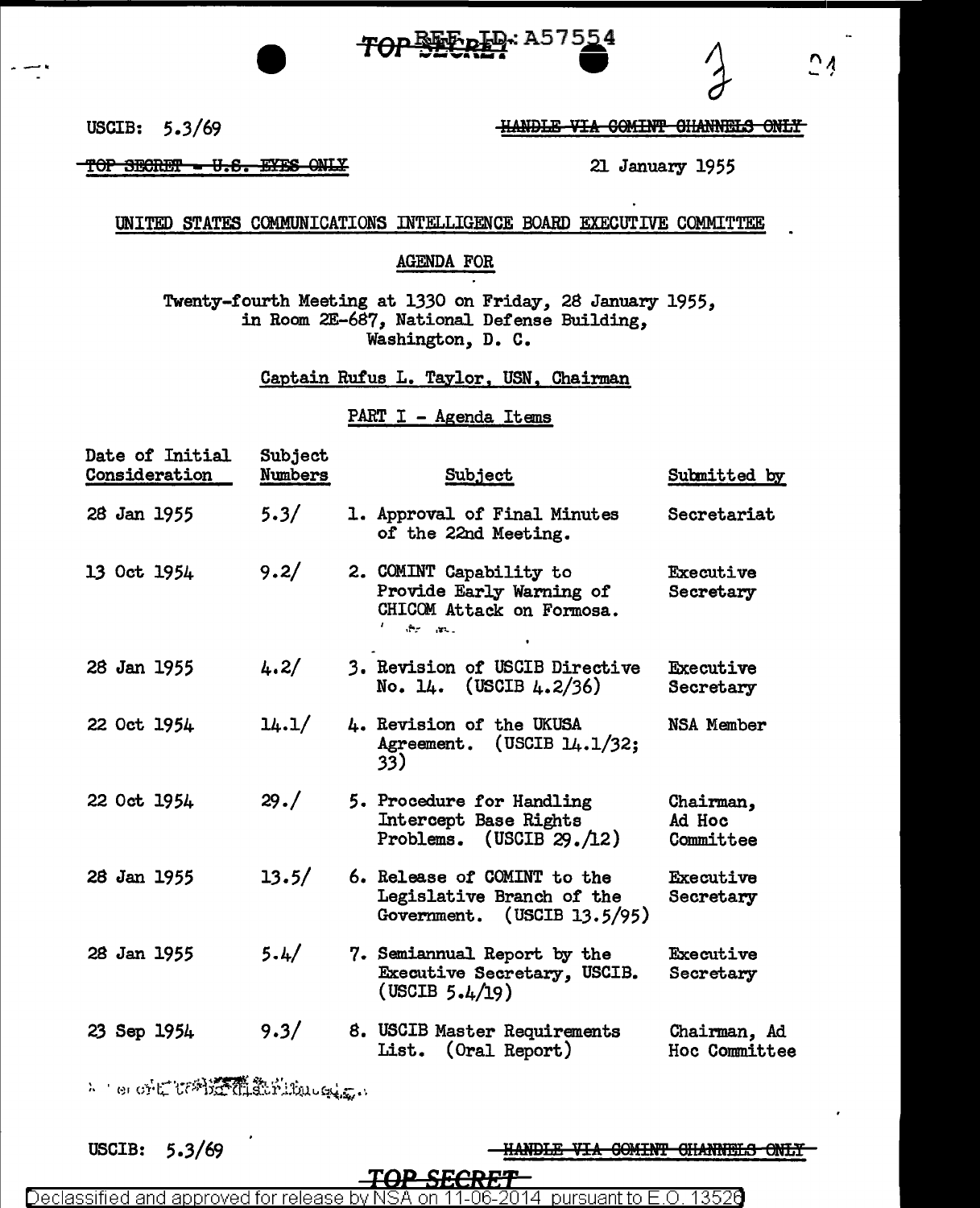USCIB: 5.3/69

TOP SECRET - U.S. EYES ONLY

#### PART II - Background Information on Agenda Items

TOP<del>ERERET</del> AS 154

-

Item No. 5ubject and Summary

- 1. Approval of Final Minutes of the 22nd Meeting. Recommended changes to the tentative version of the subject minutes have been received and are being distributed to all members.
- 2. COMINT Capability to Provide Early Warning of CHICOM Attack on Formosa. Since consideration of' this subject at the 22nd meeting (9 .2/22) USCIB has discussed the problem in light of the report submitted by CIA (USCIB  $9.2/23$ ). USCIB, unable to agree on a precise course of action, directed that the Executive Secretary summarize the views expressed and circulate them for approval by the members prior to forwarding to the Special Committee of the NSC. In implementation·of this decision the Executive Secretary has sent his summary to the members on limited distribution and comments are being received.

In maintaining continuing surveillance of this problem, USCIBEC members need to consider: (a) a report from the Department of State member on base rights negotiations,

OGA

and (c) whether in the light of the above and the action already taken by USCIB there is any further action the Executive Committee should recommend.

- $3.$ Revision of USCIB Directive No. 14. On 29 November 1954 the Security Committee made recommendations on this subject which were forwarded to USCIBEC (USCIB 4.2/30) for consideration by vote sheet. A summary of the vote sheet replies (USCIB 4.2/36) indicates a need for further consideration of the problem at this meeting.
- 4. Revision of the UKUSA Agreement. At the 22nd meeting USCIBEC agreed that the NSA member's views with regard to Appendices 11F11 and "K" would be circulated for vote sheet reply. The NSA member, at that time, requested that further consideration of the problem be scheduled for the next meeting, regardless of the outcome of the vote sheet action. Vote sheet replies are contained in USCIB 14.1/32. Minutes of the last USCIBEC discussion are in USCIB 14.1/33.

USCIB:  $5.3/69$  - 2 -